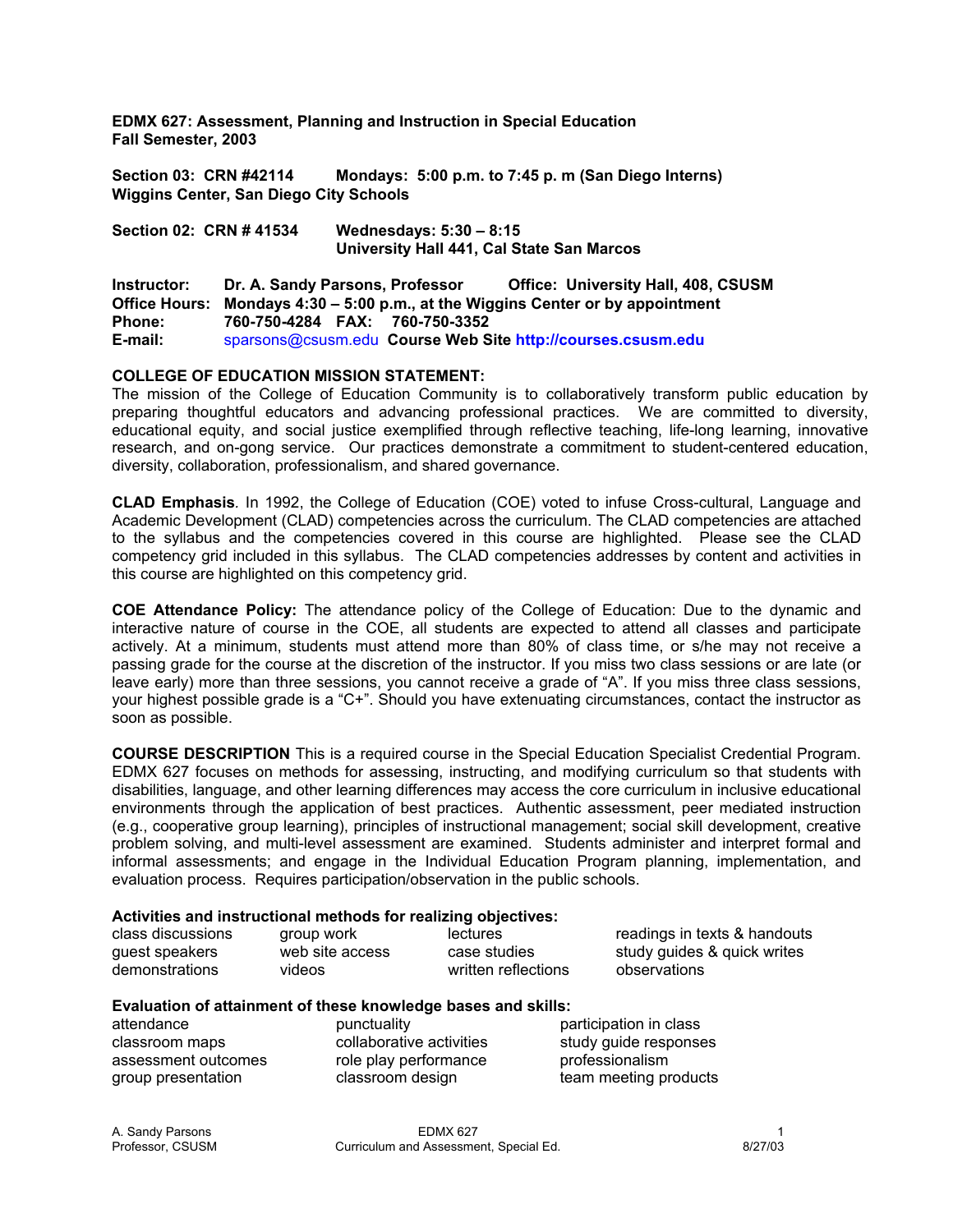# **PERFORMANCE GOALS**

## **1.0 Observation Skills**

- 1.1 Direct observations in informal situations
- 1.2 Using checklists and various observation formats to record observational data

# **2.0 Record Keeping**

- 2.1 Maintaining a checklist/timelines for the assessment process
- 2.2 Employing competency checklists<br>2.3 Keeping anecdotal records
- Keeping anecdotal records
- 2.4 Utilizing IEP and ITP forms
- 2.5 Utilizing referral and planning for assessment forms

# **3.0 Assessment Techniques**

- 3.1 Evaluating various commercially available assessment instruments.
- 3.2 Administering, scoring and interpreting commonly used formal measures (standardized, norm-referenced)
- 3.3 Using informal assessment methods (e.g., criterion-referenced, curriculum-based)
- 3.4 Assessing student work in the classroom (setting criteria, mastery learning, records, work sampling)<br>3.5 Using assessments for specific
- Using assessments for specific populations
- 3.6 Using supplementary norm tables
- 3.7 Using authentic assessment approaches (performance-based, rubrics, portfolios)

# **4.0 Nondiscriminatory Testing**

- 4.1 Structuring the assessment environment
- 4.2 Scheduling assessment sessions
- 4.3 Evaluating and selecting assessment instruments
- 4.4 Selecting and preparing assessment materials
- 4.5 Ensuring parental participation in reporting of student performance

## **5.0 Writing Case Reports**

- 5.1 Gathering and reporting background information
- 5.2 Using a structured format for reporting
- 5.3 Reporting interactions with the child
- 5.4 Reporting the child's approach to tasks and learning styles
- 5.5 Using clinical judgment in interpreting results
- 5.6 Summarizing overall finding regarding a child
- 5.7 Making recommendations for interventions

# **6.0 Generating IEPs**

- 6.1 Summarizing current levels of functioning
- 6.2 Identifying long-range goals and short-term objectives
- 6.3 Completing sections of an IEP and ITP
- 6.4 Adapting the IEP as a parallel curriculum for students under IDEA
- 6.5 Ensuring parent participation and observation of rights

# **7.0 Best Educational Practice into Teaching**

- 7.1 Demonstrating knowledge of general education curriculum and California Frameworks
- 7.2 Refining a personal philosophy of education<br>7.3 Empowering students as instructors, advoca
- Empowering students as instructors, advocates, and decision makers
- 7.4 Using formal and informal cooperative group learning structures
- 7.5 Using thematic approaches in instruction
- 7.6 Incorporating authentic assessment into lessons
- 7.7 Adapting lessons for individual learners through differentiated & sheltered instruction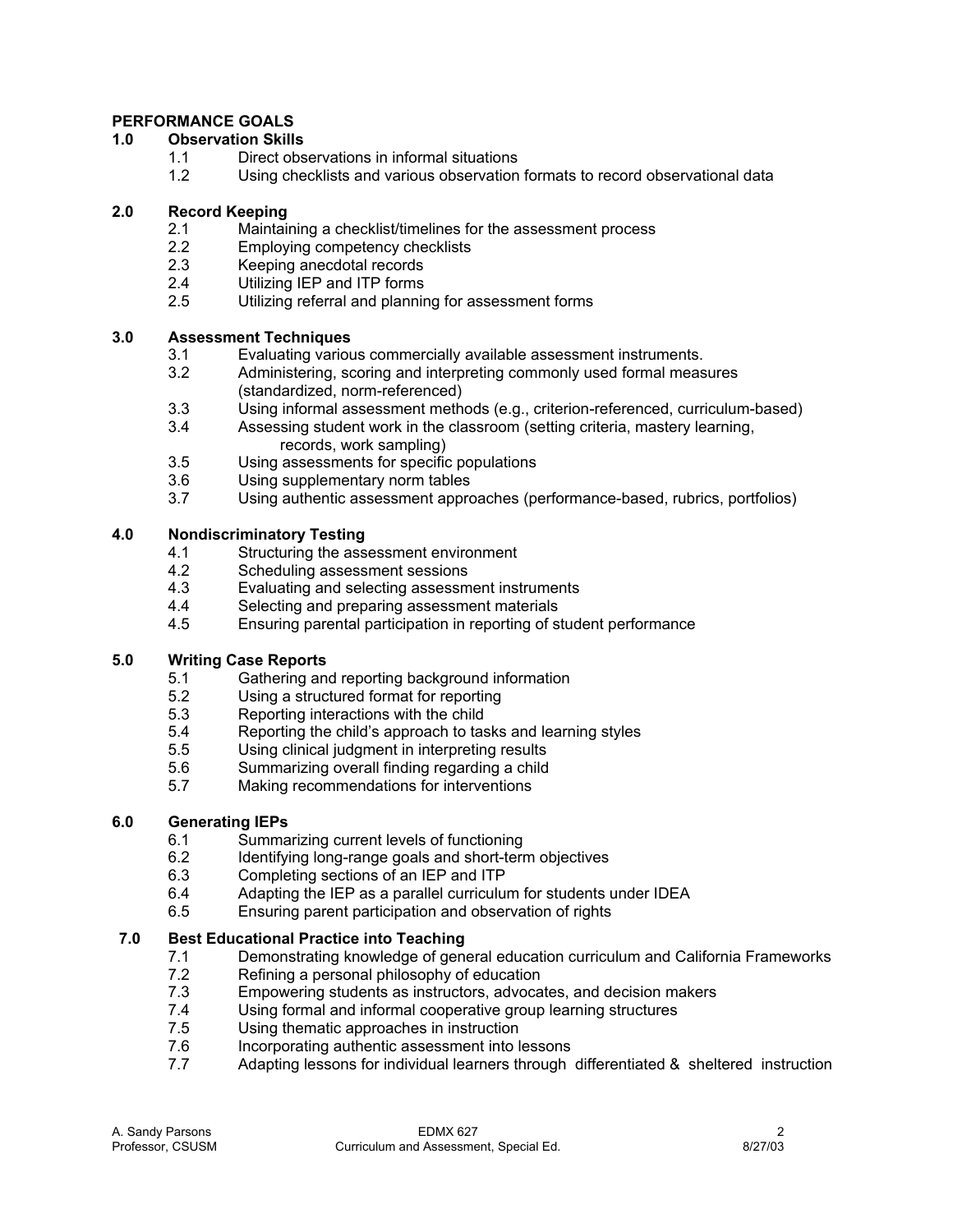## **8.0 Collaborative Interdisciplinary Teaming and Creative Problem Solving**

- 8.1 Demonstrating the effective use of collaborative teaming principles to a) develop lessons, IEPs and ITPs, assessment plans and reports; curriculum, classroom management plans; b) problem solve curricular, instructional, and emotional or behavioral mismatches for students, and c) guide other instructional and special education related decision making
- 8.2 Facilitating a planning meeting for a student eligible for special education or being considered for specialized support services
- 8.3 Differentiating the roles of various interdisciplinary team members and soliciting and utilizing diverse expertise of team members
- 8.4 Applying various approaches to problem solving and conflict resolution

## **WHAT DO I NEED FOR CLASS? Required:**

 Cohen, L. G., & Spenciner, L.J. (2002). *Assessment of children and youth, 2nd. Edition*. New York: Longman.

Parsons, S. Bound Reader for EDMX 627.

### **Professional and Administrative Requirements**

- 1. Attend all class sessions. Please call the instructor when you are unable to attend class or if you must be late. It is the policy of the CSUSM College of Education that any student who misses 20% or more of class time, field experiences, or class sessions may not receive a passing grade for the course.
- 2. Use "Person-first" language (e.g., "Student with Down Syndrome" rather than "Down Syndrome student;" "Johnny who happens to have Down Syndrome" rather than "My Down Syndrome student") must be used throughout all written and oral assignments and discussions.
- 3. Word-process all written documents. **Keep a copy of all of your work**. Proof of completion of all assignments is the responsibility of the student. Keep these records until you have received your grade. Also, you will want these copies for your records and for potential future use as professional portfolio entries.
- 4. Complete and hand in all assignments on the due dates for full credit. If you have extraordinary circumstances that impact completion of your assignments, please inform the instructor(s). Any time that you have questions or concerns, please contact the instructor(s) immediately.
- 5. Participate in class discussions and group activities and demonstrate positive interpersonal skills with classmates and guests. Participation points are assigned on the basis of participation, collegiality, collaborative effort, professionalism in interactions with fellow students, instructors and guest lecturers, and respect for the materials and instruments used in this course.
- 6. Responsibility for obtaining handouts is that of the student. If you are to miss class, be sure to select a class "buddy" to ensure that you receive handouts and information when you must miss class. You may wish to have the following: Buddy: Telephone, e-mail address, Fax number.
- 7. The points for all late work will be reduced. Unless arrangements have been made with the instructor, absolutely no work will be accepted one week past the due date on the syllabus.

#### **Grading Scale (in percentages):**

| A                       | 93% | А-   | 90% |
|-------------------------|-----|------|-----|
| B+                      | 87% | в    | 83% |
| в-                      | 80% | $C+$ | 77% |
| <b>GRADING RUBRICS:</b> |     |      |     |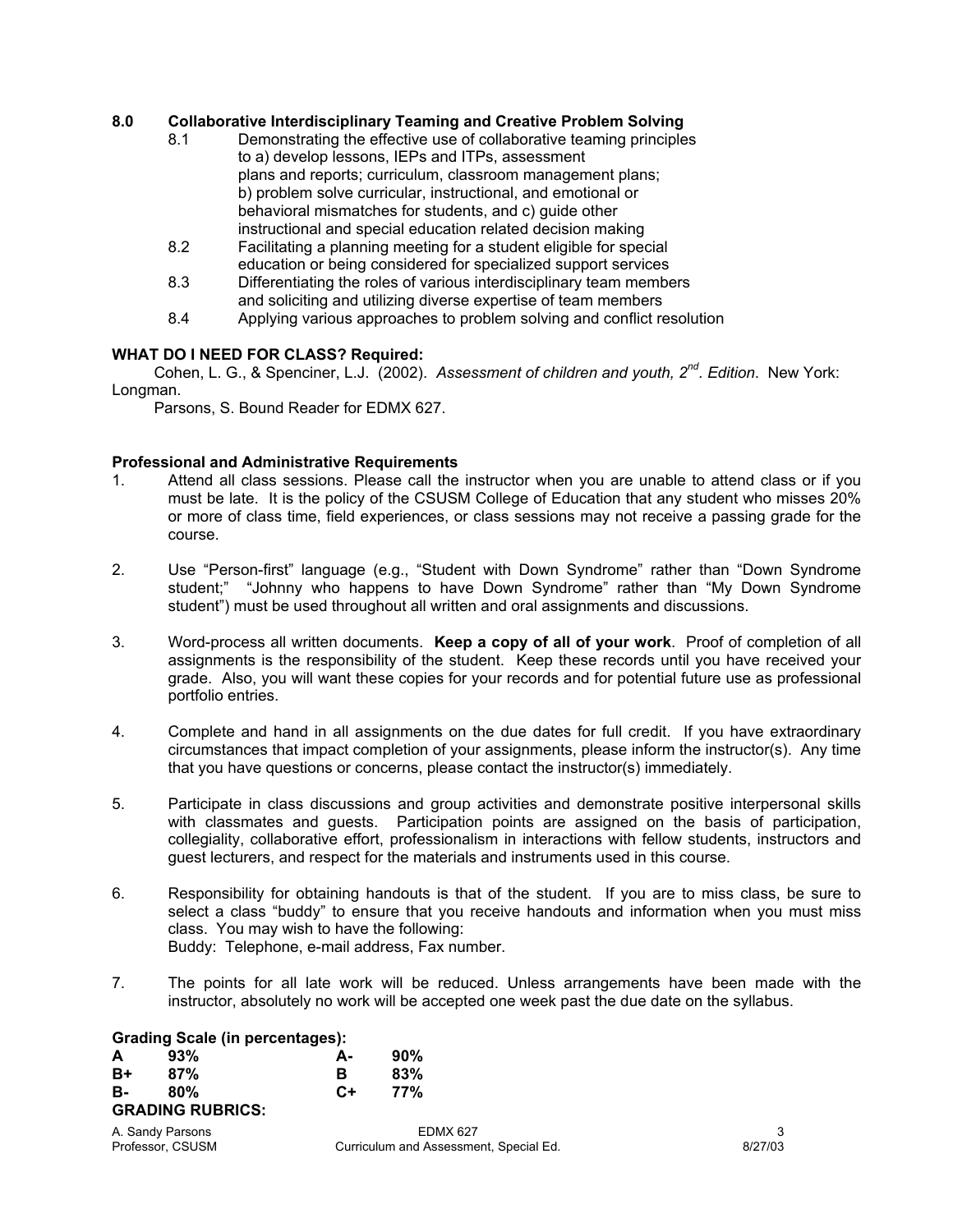## **Criteria for Grading Student Performance in this Course:**

- A (Excellent): Performance at the highest level, showing sustained excellence in meeting all course objectives and requirements and exhibiting an unusual degree of intellectual initiative.
- B (Good): Performance at a high level, showing consistent and effective achievement in meeting course objectives and requirements.
- C (Satisfactory): Performance at an adequate level, meeting the basic objectives and requirements of the course.

### **NOTE: The minimum acceptable grade for a course in the sequence of professional education courses is C+, and a B average must be maintained.**

## **Criteria for Grading Assignments:**

A (93%) Outstanding work on assignment, excellent syntheses of information and experiences, great insight and application, and excellent writing,

B (83%) Completion of assignment in good form with good syntheses and application of information and experiences, writing is good,

C (73%) Completion of assignment, adequate effort, and adequate synthesis of information and application of information and experiences, writing is adequate.

## **SCHOLASTIC REQUIREMENTS**

**Please note the College of Education Attendance policy stated on the first page of this syllabus.**  The CSUSM College of Education, which has an attendance policy that mandates a minimum attendance of 80% of class sessions, requires these guidelines. Please inform your instructors in advance of any extenuating attendance circumstances.

# **Participation (07 point maximum/class X 15 Face-to-Face classes = 105 points maximum)**

Regular, punctual attendance it is critical and expected in the teaching profession. Because this class is participatory in nature, the experiences and discussions are difficult to recreate. Additionally, it is important that each class member have the opportunity to exhibit collaborative teaming and participatory behavior. To reinforce our commitment to developing interpersonal skills, students are expected to arrive on time; return from break on time; stay for all of the class; and fully participate and cooperate with classmates, instructors, and guests. A class participant who arrives late, departs early, or engages a "non-collaborative" behavior will receive less than the maximum points for that given class

### **Criteria for Grading Participation**:

Participation points will be assigned on the following criteria: collaborative cooperation in all labs, classes, and group assignments; enthusiasm for the content and activities; respect for the speakers; patience and flexibility with the technology; appropriate use of the lab, hardware and software. Respect for the lab environment and equipment, (e.g. absolutely not food or drink in the lab), and for all testing and assessment materials in the assessment course.

### **Classroom Design/map and Management Plan Project: (individual, 30 points total)**.

This assignment must include a written description of your classroom plan and a map (visual representation) of the environment you have designed. The report should be about six-to-eight (6-8) pages in length. The map should represent the philosophy and content of your paper.

**The one-page paper (20 points)**: The paper must by typed, double spaced. A format for this paper is posted to the course web site. Keep a copy for your records, turning in the original. You must title each section according to the format. Grading criteria will include content, application of information presented in readings and in class, grammar, accuracy and format of report.

**The Classroom Map (10 points)**: The map must reflect your stated instructional and behavior management plan and your overall philosophy/approach to teaching. This map should be no larger than 1/4 of a large piece of poster board. Please do not make overlarge or 3-D maps as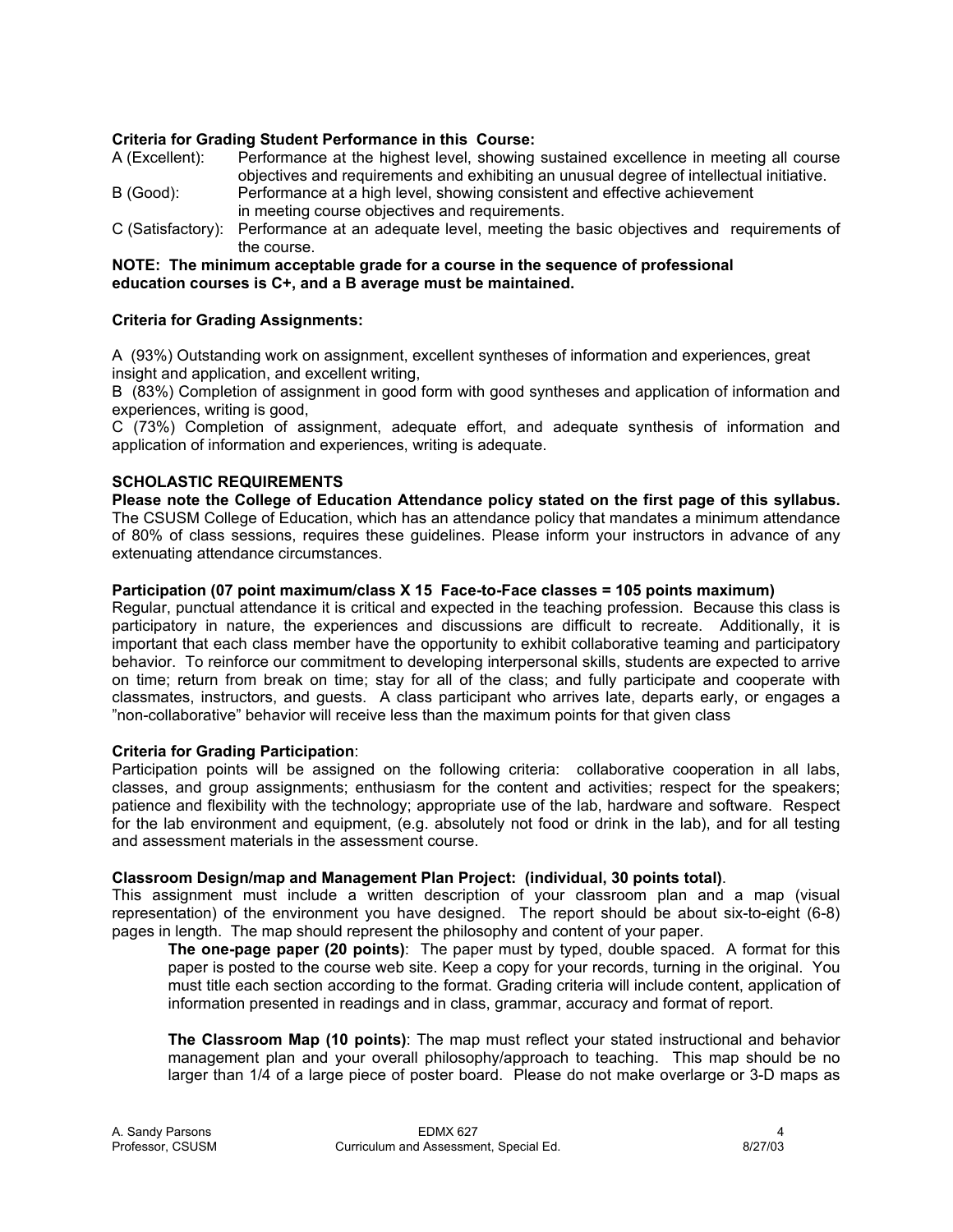these are very difficult to transport and store. Careful attention to detail, use of color and design creativity are important.

### **Instrument review and Instrument Faire Share: (individual, 30 points)**

Each student will review an instrument and write a brief guide for appropriate uses, interpretation of score/results, and tips for the teacher. We will have an instrument fair. A sign up list for the instruments will be provided early in the semester. The night of the Instrument Fair, we will have stations and rotate the stations to learn about the instruments. Bring copies of your handout for everyone in class. Attendance (= 10/30 points) is required, no make-ups

### **Practice Administration: (individual, 20)**

Each student will do a practice administration of the Woodcock Johnson III. Sign out an instrument from Dr. Parsons and practice administering several subtests to someone in your personal circle, preferably someone first grade through adulthood. The format for writing up your response to this practice administration is in the WebCT documents sections of this course.

### **Jeopardy on assessment & measurement terms and concepts (group: 25 points) Quality of the Game Grid (20 points)**

## **Participation in the game night (5 points, attendance required, no make ups)**

The area of assessment, measurement, and instruction is filled with technical, statistical, and conceptual terms and concepts. A fun and facilitative way to acquire these concepts and terms is to play "Jeopardy". The class will work in groups to create Jeopardy grids. The teams will play Jeopardy on the night stated on the syllabus. The winning team will be provided incentives and all will participate in a "class party" after the game. This will serve as a mid term exam. There will be no make-ups for missing this class.

### **Assessment Case Study based upon Observation, Individual Assessment, and IEP plan with completed Special Factors Form (individual, 80 points)**

Each participant will select a learner in his or her classroom to study. Always use a pseudonym, never include any identifying information in your reports (never use real DOB, school, real names, teachers names, etc.). This learner must be a child who is eligible for special education or who is being referred for an initial assessment for consideration for special education services. You will provide background information based upon observations, administer three (if possible) formal assessments, provide student work samples, and interview the parents/guardians (as allowed), and interview the child's teacher. This assignment includes an observation for assessment, the case write up, and an IEP with completed Special Factors Form for the child assessed. A format for this assignments is available on the course WebCT site in the Documents section of the course. **Do not begin this case study work until you have received approval from Dr. Parson for your assessment and case study plan**. **All information is kept strictly confidential, use a pseudonym, you must have parental permission before beginning this case study.** 

### **Parallel Curriculum Planning (group: 10 points, done in class, make-ups will not receive full points)**

You will receive information on how to adapt core curriculum so that it remains parallel with rather than divergent from the state frameworks and district curricula. This assignment will involve a content area with long term goals, short term objectives, activities, and materials for the general education classroom. You will be required to draft the necessary adaptations to provide accessibility for a child with disabilities. This assignment's format will be handed out in class and is due on the date stated on the syllabus.

# **Web Based Components: (50 points)**

Check the Announcement block in the course home page each week for directions/updates on course

information.

Discussion Board Prompts (DB): (50 points 10 for each of five online sessions)

Log into the course each week, and check the announcement block for assignments.

| A. Sandy Parsons | EDMX 627                               |         |
|------------------|----------------------------------------|---------|
| Professor, CSUSM | Curriculum and Assessment, Special Ed. | 8/27/03 |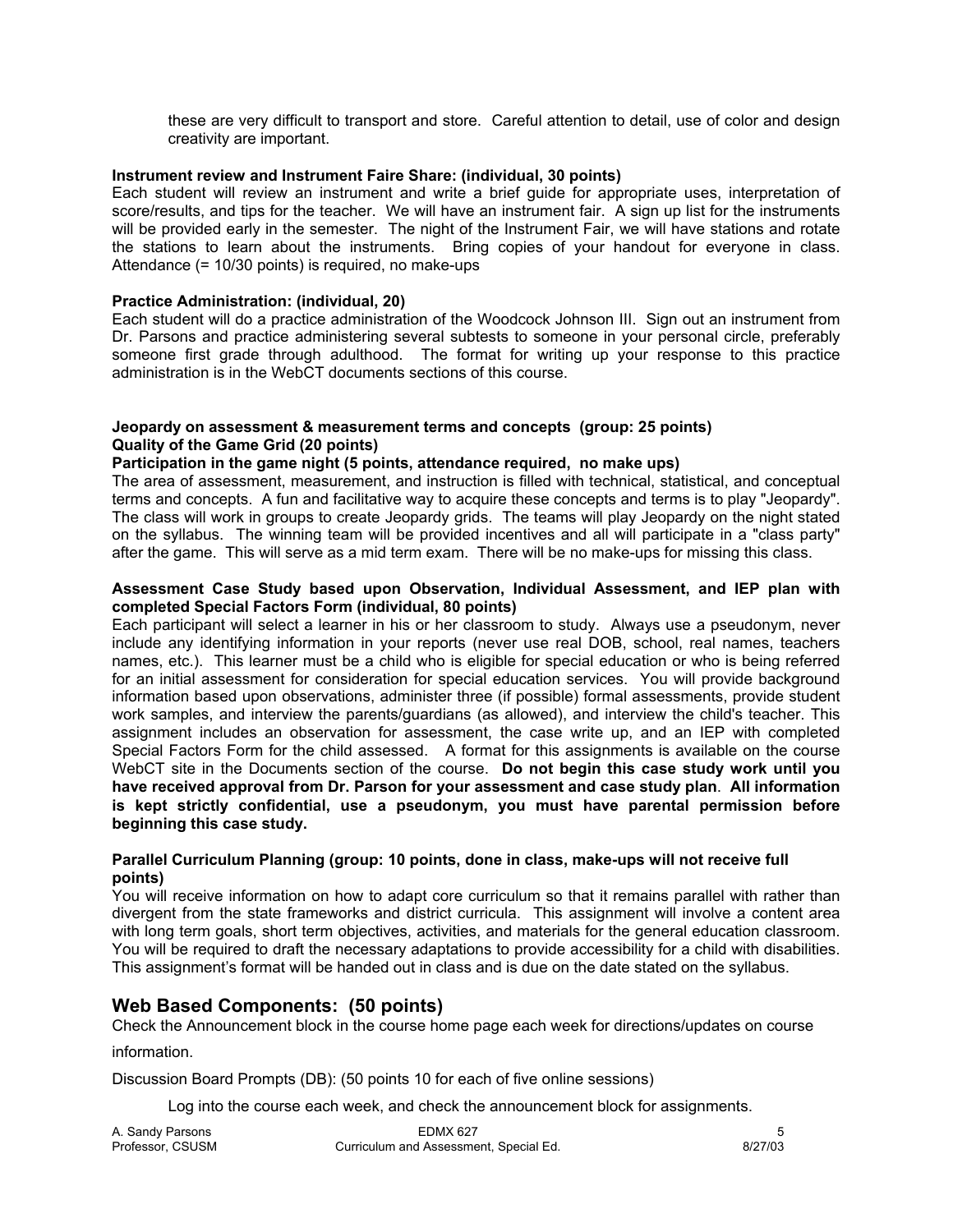There will be a series of DB prompts on the readings and handouts for your reflection.

Post your response to the Discussion Board Prompts at the beginning of each week

they are required. Due dates are indicated in the syllabus schedule.

Read the postings of your colleagues (towards the end of that week) and post

responses to two posting of others.

Be sure your responses are well thought out prior to writing your posting.

You may wish to compose off line, and copy and paste your response into the DB

## **High School Special Education: Implications of IDEA '97 and More**

See the directions for this assignment at the end of this course syllabus. This assignment is due before the end of the academic year AND IS REQUIRED FOR CLEARNING YOUR CREDENTIAL. Submit this work to Dr. Jacque Thousand. If you work in an high school setting, you must do this work in an K-6 setting. Please consult that section below. This must be completed by end of this academic year and prior to clearing your credential.

| <b>Assignments</b>                          | <b>Maximum Points (280 points)</b>        |                   |  |
|---------------------------------------------|-------------------------------------------|-------------------|--|
| Participation (15 sessions @ 7 points each) |                                           | 105               |  |
|                                             | Classroom Design Paper (20), and Map (10) |                   |  |
| Instrument review and Share Fair            |                                           | 20                |  |
| <b>Practice Administration of WJIII</b>     |                                           | 20                |  |
| Jeopardy Grids for Mid Term, and game night |                                           | 25                |  |
| Parallel Curriculum Planning (in class)     |                                           | 10                |  |
| <b>Assessment Case Study:</b>               |                                           | 80                |  |
| <b>Observation for Assessment</b>           | (15)                                      |                   |  |
| Case Report                                 | (40)                                      |                   |  |
| IEP                                         | (15)                                      |                   |  |
| Special Factors Form                        | (10)                                      |                   |  |
| <b>Web Based Components:</b>                |                                           | 50                |  |
| <b>Discussion Board Prompts</b>             | (50)                                      |                   |  |
|                                             | <b>TOTAL:</b>                             | <b>340 POINTS</b> |  |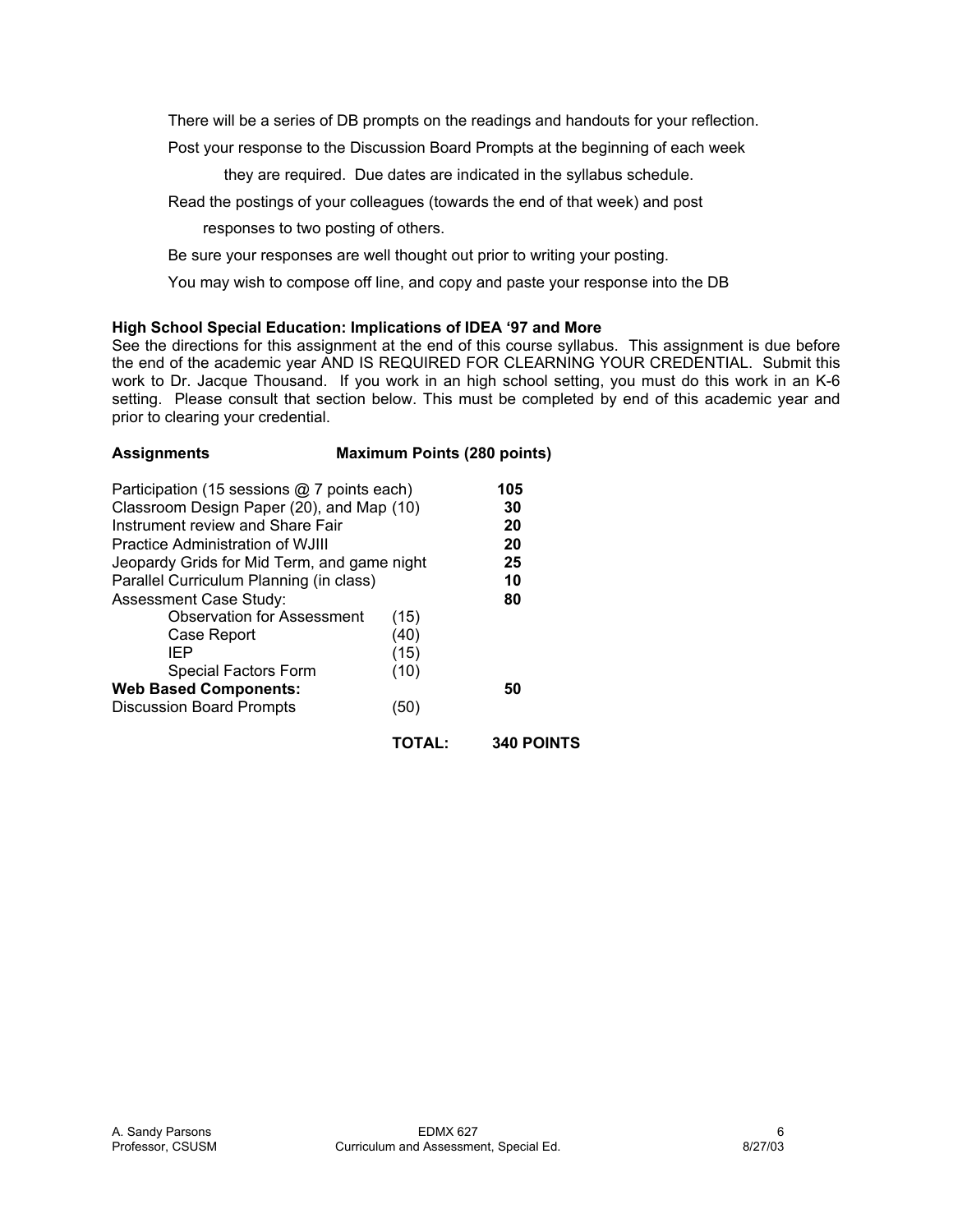#### EDMX 627 **Classroom Design Assignment**  A. Sandy Parsons

This assignment must include a written description of your classroom plan and a map (visual representation) of the environment you have designed. The report should be about six-to-eight (6-8) pages in length. The map should represent the philosophy and content of your description.

**The paper**: The paper must by typed, double spaced. Keep a copy for your records, turning in the original. You must title each section according to the outline below. Grading criteria will include content, application of information presented in readings and in class, grammar, accuracy and format of report.

#### Introduction:

State your philosophy of instruction and classroom management, stating ideas and approaches to instruction which are important to you as a teacher.

Description of the Classroom Population:

Provide information on the grade level of children, make-up of the group, class size, youngsters with special needs, second language learners.

Management Plan:

You management plan must include the following information:

 your classroom procedures for instruction, your discipline plan (e.g. rules and expectations for behavior ), inclusion of the students in its design,

Inclusion of parents and students in its design.

Curriculum and Materials/Resources:

 Curriculum: grade level any specific curriculum areas represented in the design (e.g. math center, art, science, etc.) any team teaching or co-teaching of subjects

### Resources:

 areas for special materials, supplies, audio visual, etc. Inclusion of parents and students in selection/acquisition process areas provided for the teacher, aide, and visiting therapists or specialists

Physical Arrangement of Your Classroom:

Be sure to describe:

 school design (e.g. K-6 school, central pod between classrooms for meetings etc.), furniture, equipment, materials, cabinets etc., space allocation for students, teacher, aides, and related services etc., accommodation for any special needs

### **The map:**

The map must be a visual representation of the philosophy and components presented in your paper. Please do not make plywood, over-large or three-dimensional maps. You may use paper to do 3-D images as in a pop-up book, but they should fold down flat. The map must not be over one fourth of a 22" X 28" piece of poster board. These pieces will be provided in class. Grading criteria will include effort, creativity, and materials representation of content in the report.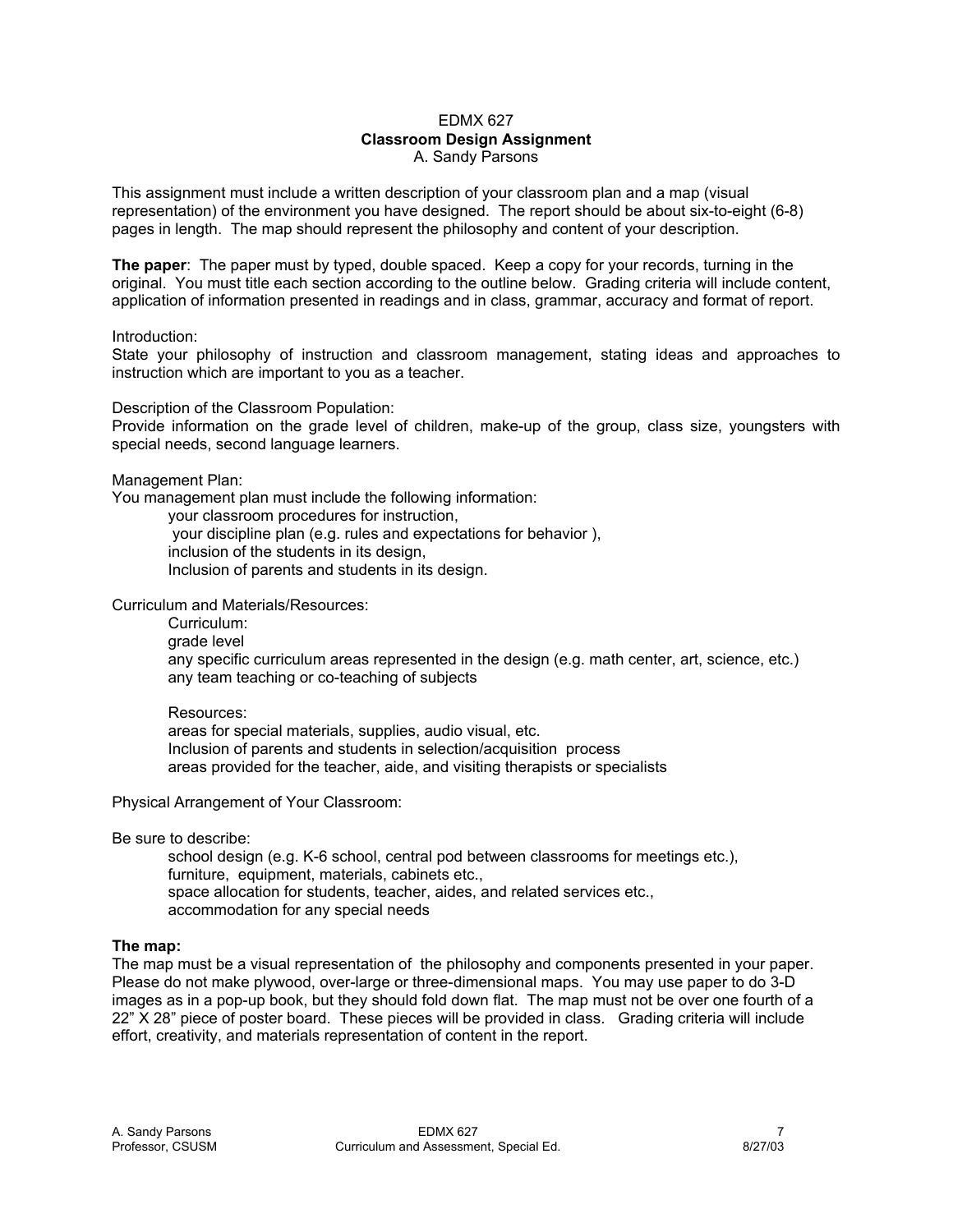#### **JEOPARDY GRID (20 points) Attendance to Play (5 points) no make ups ASSESSMENT AND MEASUREMENT EDMX 627**

# ATTACHED YOU WILL FIND TWO GRIDS FOR A JEOPARDY GAME

# YOUR TASK IS TO:

- 1. Write answers relative the content of our class in the 30 cells given on the first "answer" grid (six categories with five answers per category). These categories will be selected in class as a group activity.
- 2. Write the generative questions for those answers in the 30 corresponding cells on the second "question" grid. (six categories with five questions per category).
- 3. An example grid will be discussed in class.
- 4. The rubric for grading the Jeopardy grids is provided below. provided.

# Grading for EDMX 627 Jeopardy Grid:

Questions and answers will be judged in terms of representation of the content base of this area of content of the course through demonstrated synthesis of information provided in most questions and answers. Difficulty and challenge of the answer/questions pairs will be a factor in over-all assignment of points. Nonsense pairs of answers and questions (those that are impossible, or those that are nobarriers)

# GROUP POINTS (20)

 $18-20$  = Superior 16-17 = Very Good  $14-15$  = Adequate >14 = Poorly Done

Note: The idea for using Jeopardy as a learning tool for our special ed courses is credited to Toni Hood. Assistant Professor, College of Education.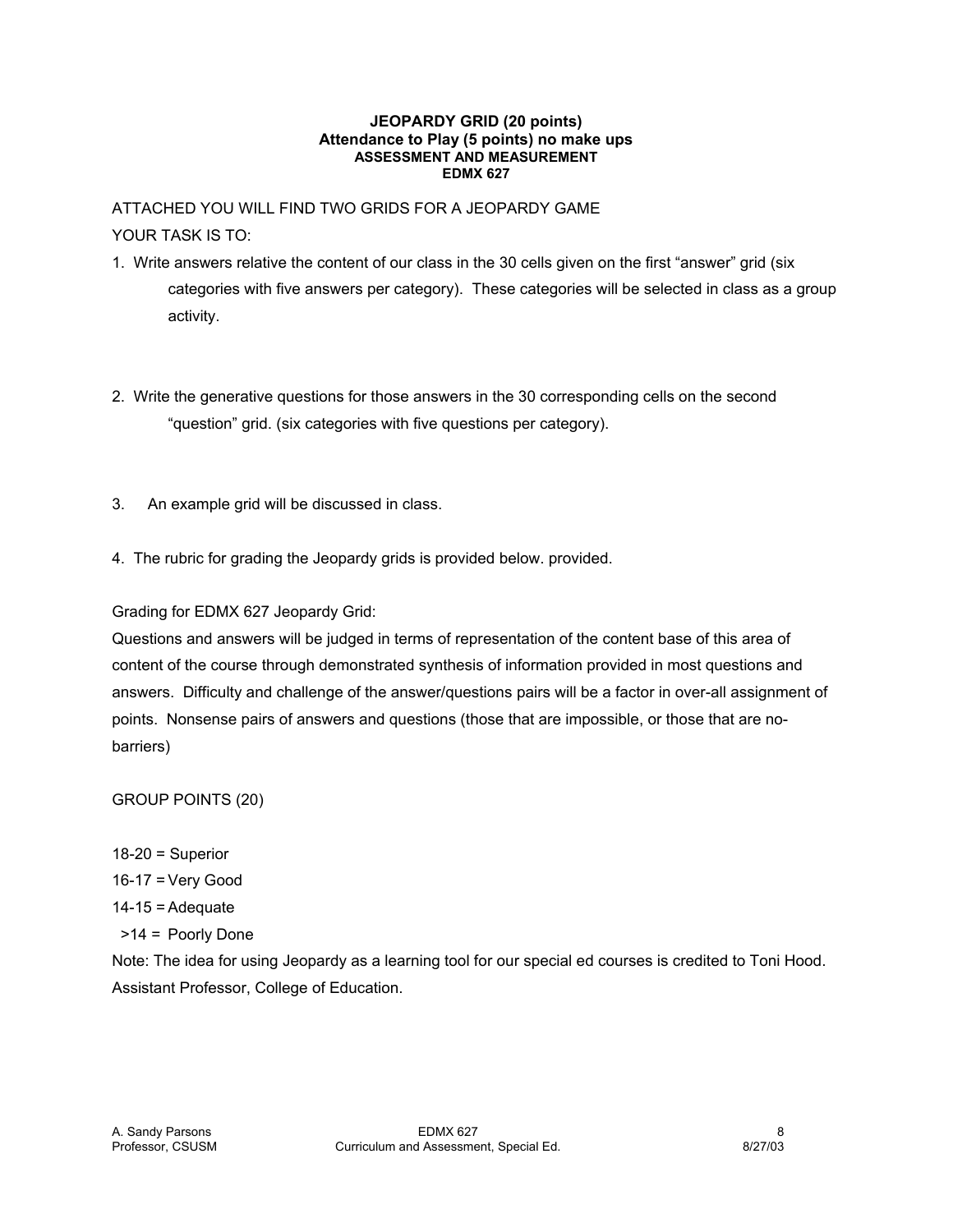# **EDMX 627 Course Schedule Monday Nights**

| lass #           | <b>Date</b> | <b>Topics</b>                                                                                                                      | <b>Readings</b>                 | <b>Assignments Due</b>                                                                                                                   |
|------------------|-------------|------------------------------------------------------------------------------------------------------------------------------------|---------------------------------|------------------------------------------------------------------------------------------------------------------------------------------|
|                  | 09/08       | Introduction and overview of the course<br>Planning Books and Substitute Preparation<br><b>WBI</b> overview                        | <b>Cohen 1 &amp; 2</b>          | In Class Survey<br>Begin work on Classroom Design                                                                                        |
| $\overline{2}$   | 09/15       | <b>Establishing Classroom Designs</b><br>Creating responsive environments for behavior management<br>WBI: Multiple Ways of Knowing | Cohen 2, 15,<br>& 16            | <b>Classroom Design Checkpoint</b><br>Complete WEB #1 by 9/22                                                                            |
| $\overline{3}$   | 09/22       | <b>Multilevel Assessment</b><br><b>Tests and Types</b><br>Berry Visual Motor Integration (VMI)                                     | Cohen 3 & 4<br>Parsons' Article | Form Jeopardy groups                                                                                                                     |
| 4                | 09/29       | Formal Assessment: Psychometrics Descriptive Statistics<br>Jeopardy Preparation<br>WJIII Introduction and overview                 | Cohen 3 & 4                     | Class room map and paper is due<br><b>Choose Jeopardy Groups</b>                                                                         |
| 5                | 10/06       | WJIII: subtests, materials and practice<br>Work in pairs, practice test                                                            | Cohen 8-11                      | Quick Write #1 all chapters to date                                                                                                      |
| $6 \overline{6}$ | 10/13       | WJIII: administration and scoring of subtests<br>Compuscore use and report writing                                                 |                                 | <b>Checkpoint on Practice Admin.</b>                                                                                                     |
| 7                | 10/20       | Achievement Testing Wrap Up<br>Key Math and subject area instruments<br>WBI #2: Instruments research and review                    | Cohen 13                        | Practice administration paper is due<br>Complete WEB #2 by 10/27                                                                         |
| $\overline{8}$   | 10/27       | Assessment Case Study Format: Writing Assessment reports<br>WBI:                                                                   | Cohen 5 & 16                    | Jeopardy Grids are due<br>Bring in instrument for Fair sign up<br>Complete WBI #3 by 11/03                                               |
| 9                | 11/03       | Affective Development and Social Skills<br>Vineland Adaptive Behavior Scales (VABS)                                                | Cohen 14                        | Jeopardy Mid Term                                                                                                                        |
| $\overline{0}$   | 11/10       | <b>Curriculum Guidelines and Cycles</b><br>IEP as Parallel Curriculum (in class project)                                           |                                 | Bring in curriculum guidelines/etc.<br>Complete the IEP project and turn it in.                                                          |
| $\overline{1}$   | 11/17       | Collecting authentic assessment data: rubrics and curriculum<br>Based measurement (CBM) In class rubric activity                   | Cohen 2, 6, &7                  | Turn in rubric project<br>Observation for Assessment is due                                                                              |
| $\overline{2}$   | 11/24       | WBI session, no face to face meeting (STAR and CAPPA)<br>Happy Thanksgiving!                                                       |                                 | Complete WBI #4 and post to the<br>DB by 12/01                                                                                           |
| $\overline{3}$   | 12/01       | <b>Assessment Accommodation/Modifications</b><br>Non-Discriminatory Assessment                                                     | Parsons' article                | WBI#5 by 12/08                                                                                                                           |
| 4                | 12/08       | Collaborative teaming in IEPs/ITPs<br><b>Communicating Results to Parents</b>                                                      |                                 | Articles on rubric Complete readings prior to class<br><b>COMPLETE CASE STUDY IS DUE</b><br><b>Including IEP plan and Special Factor</b> |
| 5                | 12/15       | Sharing of Case Studies                                                                                                            |                                 | <b>Attendance required</b>                                                                                                               |
| 6                | 12/20       | University Scheduled final class session                                                                                           |                                 | Place holder for course wrap up                                                                                                          |

**xt Legend: WBI**: Web Based Instruction **DB**: Discussion Board in the WebCT course web site